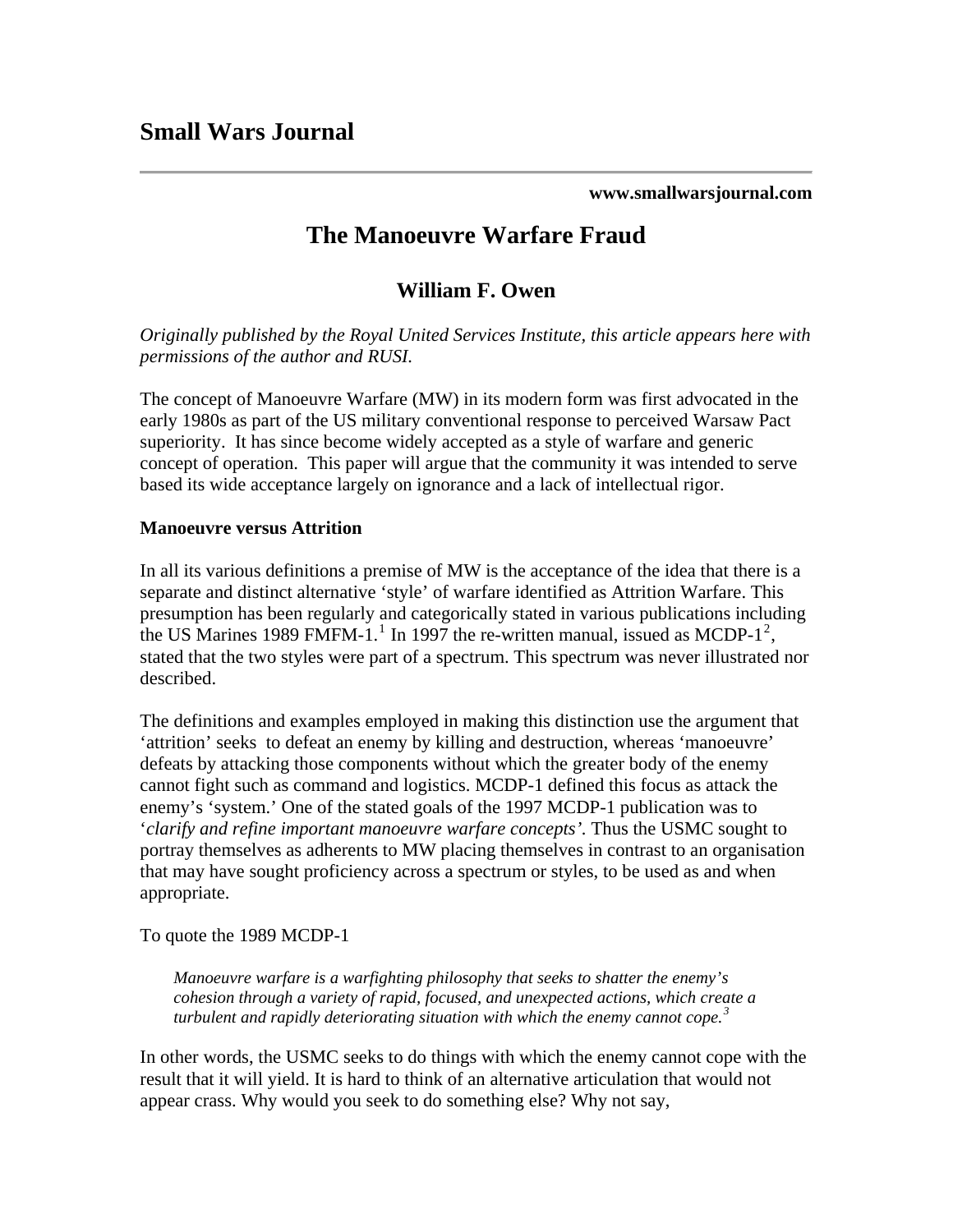*The US Marine Corps seeks to shatter the enemy's cohesion through a variety of rapid, focused, and unexpected actions, which create a turbulent and rapidly deteriorating situation with which the enemy cannot cope.* 

However, the usefulness of this aspiration is in the precise nature of those unexpected actions. Identifying what these actions should be and how to perform them is a necessary step in defining the concept<sup>[4](#page-7-1)</sup>.

The problem is that while many have written about 'Manoeuvre,' there is little writing about 'Attrition'. There are descriptions of 'attrition approaches,' but they are generally clumsy attempts to make 'Manoeuvre' more appealing. For example, the 1997 MCDP-1 it states attrition warfare relies on

#### *Technical proficiency—especially in weapons employment—matters more than cunning or creativity[5](#page-7-1)* .

What is wrong with that? If your troops are well equipped, for example, with Javelin missiles, or any reasonably complex weapons system, and the enemy is an armoured formation, technical proficiency may well have more merit than cunning or creativity. The idea of technical proficiency was originally stated in FMFM-1 as

*Warfare by attrition seeks victory through the cumulative destruction of the enemy's material assets by superior firepower and technology. An attritionist sees the enemy as targets to be engaged and destroyed systematically. Thus the focus is on efficiency lead to a methodical, almost scientific approach to war[6](#page-7-1)*

This definition makes attrition sound pretty good. Most battles have been won, or operations have been successful because a percentage of the enemy was killed and the rest gave up. By far the simplest and most easily understood methods of breaking an enemy's will to fight is to inflict great violence and death upon him. Attrition works. In terms of a theory of war, do we want clever and complex or do we want simple and effective?

The whole edifice of Manoeuvre Warfare rests on the idea that there are two competing forms of warfare, manoeuvre and attrition, one of which is skilled and the other which is clumsy. This construct is false; it makes no sense to favour one form over the other. To do so is to limit available options by slavish adherence to ways over ends. The idea that MW and Attrition are either separate styles or part of a spectrum does not stand analysis. While the selective use of examples by MW adherents has sought to prove them as opposing or differing styles, they are better explained as complimentary. They are in no way distinct or alternative forms of warfare. Success in battle is based on breaking the enemies will to resist. There are well-recognised fundamentals to this activity on which most military doctrine is based. These fundamentals were clearly articulated by Henri Jomini, Carl von Clausewitz, Ardant Du Picq and Ferdinand Foch, and great many others. Whether intentional or accidental, the advocacy of MW is based the selective use of examples, altered definitions, and some deliberate misrepresentation.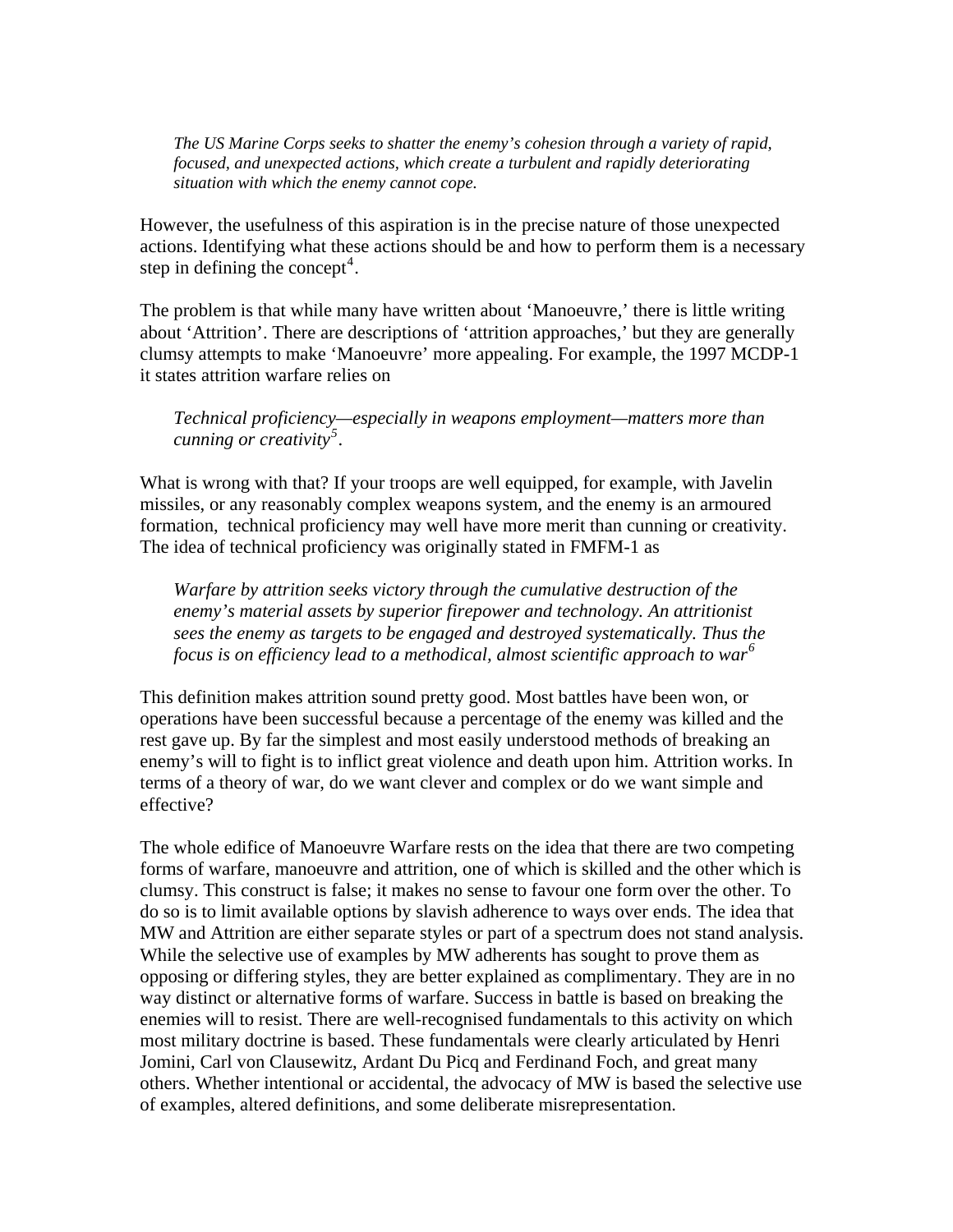#### **The Indirect Approach**

*Strategy: The Indirect Approach* by Basil Liddell-Hart was published in various forms between 1929 and its final revised edition in 1967. In 1941 it was even published under the title 'The Way to Win Wars'. The book promoted the concept that the perfection of strategy would be to produce a decision without any serious fighting. The aim was to paralyse the enemy, not destroy him. The chief premise was the notion that one good blow against the key vulnerability of the enemy could render him helpless or so reduce his capability that he might be more easily overcome. Liddell Hart then went further in suggesting that all truly successful military campaigns had achieved this through a methodology he called the 'Indirect Approach'. The key element of the Indirect Approach was surprise. The most useful objective definition of surprise in a military context is that it is the result of an action for which the enemy is unprepared and is thus less able to respond effectively. Liddell-Hart euphemistically proposed the use of 'lines of least expectation' and 'dislocation' - the clever exploitation of mobility to render enemy strength irrelevant. In essence a frontal assault on a fortified enemy position is not the smartest course of action. Yet no sensible military commander in the entire history of warfare has ever spoken against using surprise or seeking to attack the enemy's flanks and rear.

Liddell-Hart work was very much affected by his personal traumatic experience of the First World War. He concluded that the generals of the day were oblivious to the finer points of strategy, and much of his work can be seen as a reaction to the carnage of that war. However, as we shall see later, the view that the majority of First World War generals were idiots is simplistic and inaccurate. Ferdinand Foch, for example had articulated the idea of Core Functions as early as 1903 in his *Des Principes de la Guerre* ('On the Principles of War'). The Core Functions are Find, Fix, Strike, and Exploit. They can first be traced to Foch's Staff College lectures on campaign planning. Finding an enemy means locating him in both time and space. Fixing him is reducing his freedom of action usually by immobilising or suppressing him. Striking is doing that action that does him harm, and breaks his will to continue. Exploitation is taking advantage of his withdrawal from combat. Three years after Foch's work was translated into English, in February 1921 Captain Liddell-Hart (as he was then) re-branded the Core Functions in his work, *The 'Man in the Dark'* Theory of infantry tactics. In the same period he spoke of the 'Expanding Torrent system of attack'. *The 'Man in the Dark' Theory* uses the example of one man, fighting another in total darkness, using his hands to find the enemy. When he does, he grabs him by the throat to fix him and then delivers the blow to strike him. This is an obvious but unacknowledged reference to Foch's core functions.

What is more, The 'Expanding Torrent system of the attack' is also explicitly mentioned in Foch's 1903 work in terms of water seeping through a crack in a dam and eventually overwhelming it. If all this was not enough, Foch actually describes a concept of 'Decisive battle' he terms 'Manoeuvre', which is in contrast to a form of battle he calls 'Parallel' or 'Linear'. Both forms are concentrated on doing a great deal of physical harm to the enemy, but the 'Battle of Manoeuvre' seeks to deliver decisive force at a critical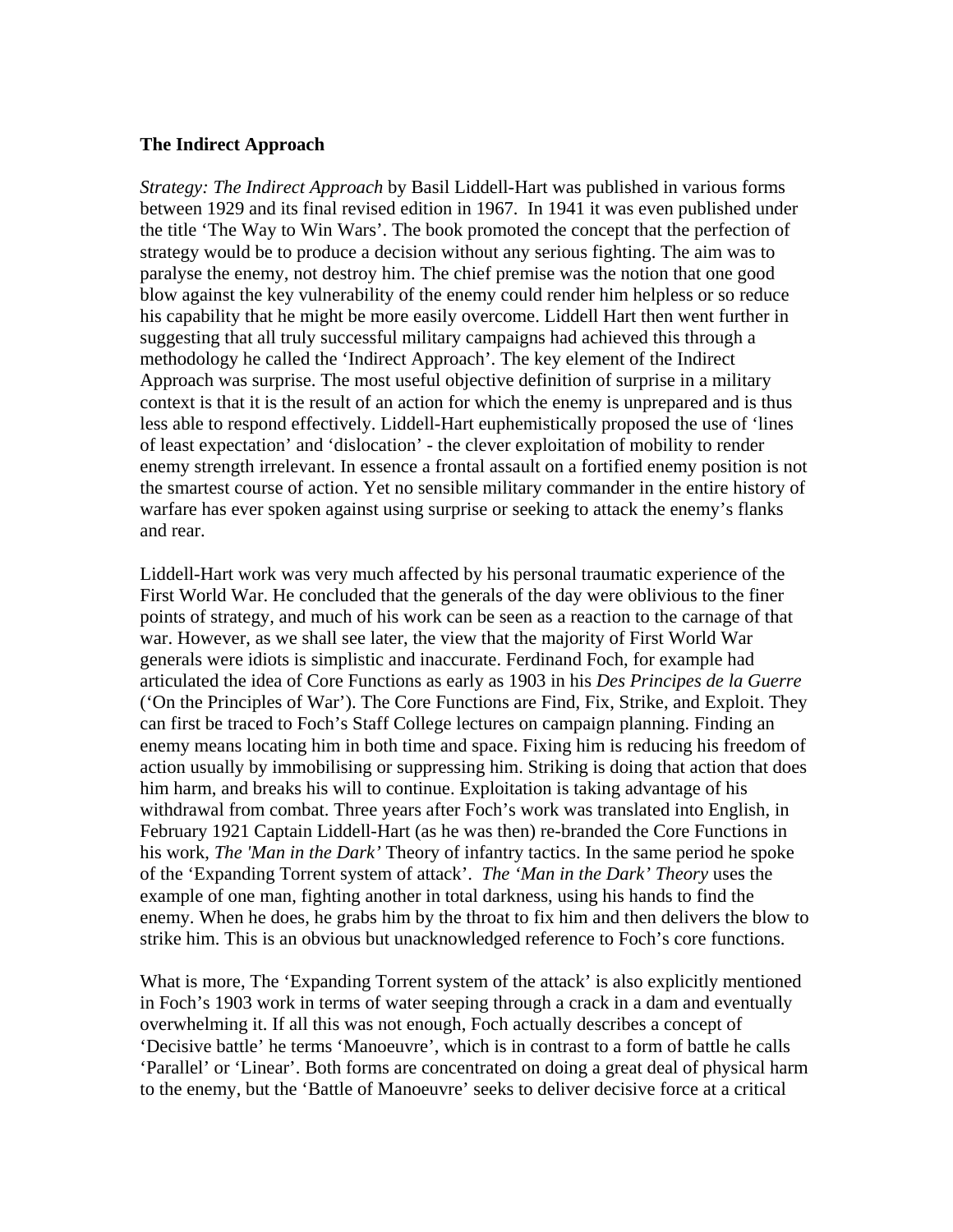point, rather than seeking to beat the enemy "everywhere". From this we can extrapolate one of two things. The first is that if what Foch is suggesting is close to or near identical to what the MW Theorists advocate, then a man, much maligned by the MW camp is in fact one of the primary the authors of their ideas. The second is that if the MW theorists are not in agreement with Foch then it seems necessary to ask why. Importantly, while it is entirely possible that modern MW theorists have never read  $Foch^7$  $Foch^7$ , Liddell-Hart almost certainly did.

It bears mention that Liddell-Hart published a very critical biography of Foch in 1929, entitled *Foch. Man of Orleans*. Whatever his pronouncement to the contrary, Liddell-Hart had good reason to undermine Foch, because Foch's work warned against the idea of 'victory without fighting'<sup>[8](#page-7-1)</sup> and Foch effectively cited Clausewitz in support of his argument. Moreover, Foch had been associated with what Liddell-Hart saw as the woeful conduct of the War on the Western Front. Liddell-Hart was well aware of Foch's ideas, including his admiration of Clausewitz. Modern scholars, such as Christopher Bassford<sup>[9](#page-7-1)</sup>, have shown that Liddell-Hart had a less than comprehensive understanding of Clausewitz.

Although Liddell-Hart wrote persuasively, he did not want historical fact, argument or complexity to get in the way of promoting what he saw as his good idea. He, therefore, set about ransacking the historical and operational record for selected examples to prove his point. His place in history as a military thinker is greatly open to debate, as Brian Bond, John Mearsheimer, and James Harrison have observed.<sup>[10](#page-7-1)</sup> Despite his flawed analysis and these challenges to his credentials, Liddell-Hart still occupies pride of place amongst many MW adherents.

## **The First World War (WW1)**

MW proponents portray WW1 as the poorly conducted slaughter of armies through the ineptitude of the general officers involved. To this end the MW adherent has to play fast and loose with the historical record, and to ignore the reality of several vast national armies thrown at each other in a limited area of terrain, with little by way of tactical mobility other than horses and foot. These constraints, combined with the varying effects of telegraph, railways, and tinned rations, created the deadlock of the Western Front. Attempts to break the deadlock were of necessity 'attritional', and technical. The Western Front was created by a unique confluence of historical and technological circumstances. It was not a matter of military strategic or operational choice. The generals all understood wars of manoeuvre and mobility because they had studied and trained for these, as the field regulations and military writing of the time indicate. They were wrong-footed by the extremely rapid development of military technology, and also confounded by the sheer size of the endeavour in which they found themselves. Mobile warfare (albeit slow and un-mechanised) was the predominant form of warfare before WW1. The static attrition of the Western Front was an unexpected aberration.

MW advocates regularly cite the German use of 'storm detachments' as a good example of a MW approach to breaking the deadlock of the trenches. The Germans saw it as the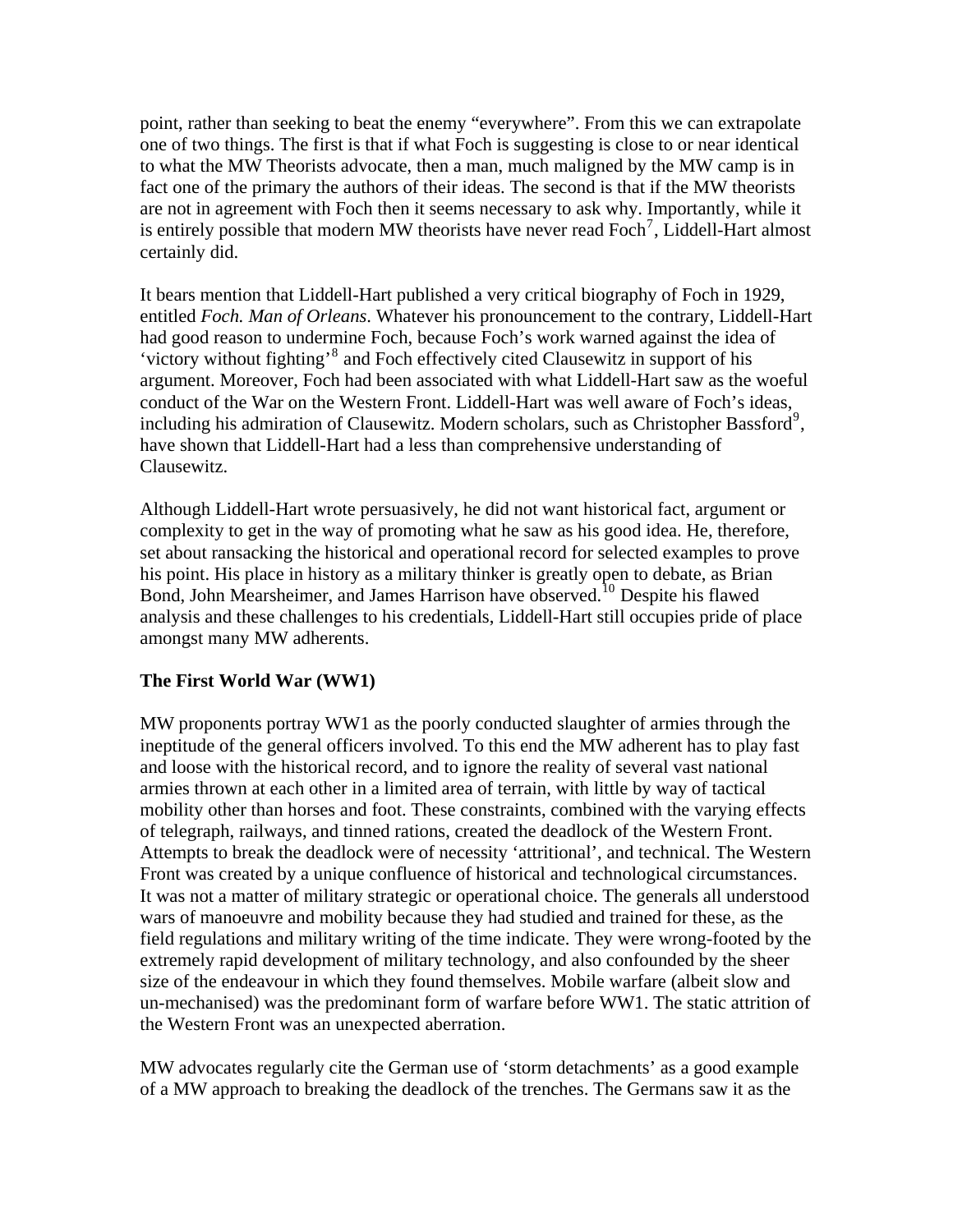only way to exploit the shocking and suppressing effects created by massed artillery. Operation Michael, the failed March 1918 German offensive, despite initial success, soon outran its logistics, and artillery cover and withered away to nothing without supporting fires. The often touted 'initial success' of the storm detachments is not, when studied carefully, a textbook case of effective infiltration by light infantry as the MW advocates suggest. The German infantry were far from light. They were heavily armed (including with manhandled light field guns) and were supported by massive amounts of artillery (over 10,000 guns and mortars on a 53 kilometre front) and gas. Their success can be largely attributed to a very poor British defence and the advantage of fog. When on 28 March the German Army attempted its 'final offensive' to roll up the British Army from south to north, the outcome was complete failure.

Indeed one fine example of operational military success in WW1 was Allenby's Palestine campaign, the importance of which Liddell-Hart denigrated. It rather suited him to promote the efforts of the 'unconventional' and publicly lionised T.E. Lawrence, with whom he corresponded. It did not sit well with Liddell-Hart to promote Allenby as a practitioner of the 'indirect approach,' because he was a thoroughly conventional, albeit gifted, cavalry officer. In fact Lawrence's guerrilla campaign, under cover of an Arab rebellion against the Turks, was much more limited than many suppose. His primary objective was to make best use of the ways the Arab tribes involved liked to fight. Banditry and raiding came naturally to them and they saw no use in other methods. Lawrence successfully applied these traits within the framework of the Palestine Campaign. It is worthy of note that the decision to ferment rebellion amongst the Arabs through incentives was almost certainly a political rather than a military decision. The inability of the 'Indirect Approach' to differentiate between military thought and politics and diplomacy is a recurring one.

#### **Sun-Tzu**

Sun Tzu's *The Art of Strategy*<sup>[11](#page-7-1)</sup> is often cited as an exponent of MW. The use of the word 'strategy' is significant because it encompasses the political as well as military dimension. Thus when Sun-Tzu famously says

*Hence to fight and conquer in all your battles is not supreme excellence; supreme excellence consists in breaking the enemy's resistance without fighting*.

This quotation is about coercion, not 'manoeuvre.' Sun-Tzu is referring to diplomacy and politics not military action. An enemy will capitulate or comply because it fears harm from overwhelming and decisive military action or, more simply, attrition. Sun-Tzu maintains that the ambassador can get what he wants because his Emperor has the military power to present any enemy with a very real threat of destruction. He was foreshadowing Clausewitz's maxim that 'War is the continuation of politics with the admixture of other means.' Those 'other means' included bribery, corruption, assassination, fermenting rebellions and hostage taking.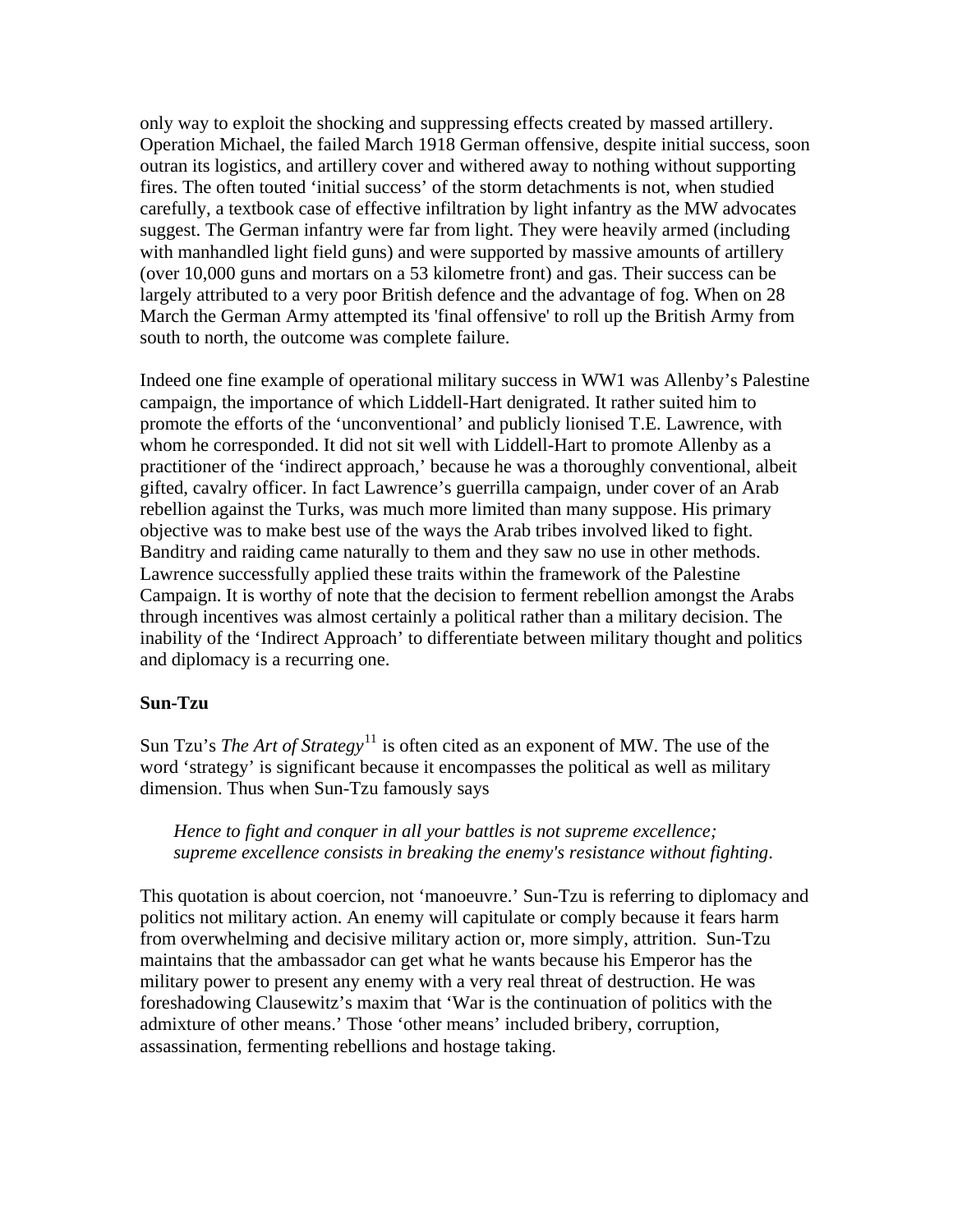Most of Sun Tzu's writings were widely accepted and incorporated into military doctrine in advance of the arrival of MW. They are not particularly insightful as the MW lobby has suggested in progressing its particular agenda by associating it with ancient and proven wisdom. For example, FMFM-1 quotes Sun-Tzu as saying '*Speed is the essence of war: take advantage of the enemy's unreadiness, make your way by unexpected routes, and attack unguarded spots'[12](#page-8-0).* This quotation is from Section XI, 'The Nine Situations' and based on the standard US translation by Samuel Griffiths. However another translation of the same passage is '*Speed presides over the conditions of Strategy'.[13](#page-8-0)* 'Presides' is not synonymous with 'essence', nor is 'strategy' with 'war'. One translation continues, '*Seize opportunities so that others do not gain'.* Again, this is subtly but crucially different from an alternative '*take advantage of the enemy's unreadiness'*  because it could apply to political or diplomatic action as well as military. To assume that Sun-Tzu was only concerned with military conduct vastly degrades the relevance and usefulness of his writing. What is more, there is nothing in his writing to suggest that he did not advocate the rational and effective use of overwhelming violence as and when required. The aspiration of victory without fighting is for politicians, intelligence agencies and diplomats rather than soldiers.

### **Boyd and Lind**

Two significant advocates of MW are John Boyd and William Lind. Thanks to the work of Franz Osinga, we know that Boyd was strongly influenced by his reading of Liddell-Hart, T.E. Lawrence and Sun-Tzu, and therefore by their inaccurate translations and interpretations.

Lind made Boyd's OODA loop central to his own writing on MW. Lind describes the OODA loop as:

*Conflict can be seen as a time competitive observation-orientation-decisionaction cycles. Each party to a conflict begins by observing. He observes himself, his physical surroundings and his enemy. On the basis of his observation, he orients, that is to say, he makes a mental image or 'snapshot' of his situation. On the basis of this orientation he makes a decision. He puts the decision into effect, ie. he acts. Then because the action has changed the situation, he observes again, and starts the process anew. His actions follow this cycle…[14](#page-8-0)*

Essentially Lind's explanation of the OODA loop is 'If you understand the situation better and more quickly than your enemy, you can employ surprise to defeat him'. This notion is not in doubt but how does the OODA loop actually add to our understanding? Furthermore, the OODA loop is only valid in the context of certain activities, most of which are far removed from conflict. Chess grand masters can make extraordinarily quick, yet highly complex decisions, which may conform to a simplistic description of the OODA loop. The OODA loop is an idealised representation of one possible decisionmaking process. People may use the OODA loop to play chess but does it actually help them to play chess more effectively?. This process requires one to observe and orientate, that is, 'look and understand'. If this is to be done more quickly than the enemy, how is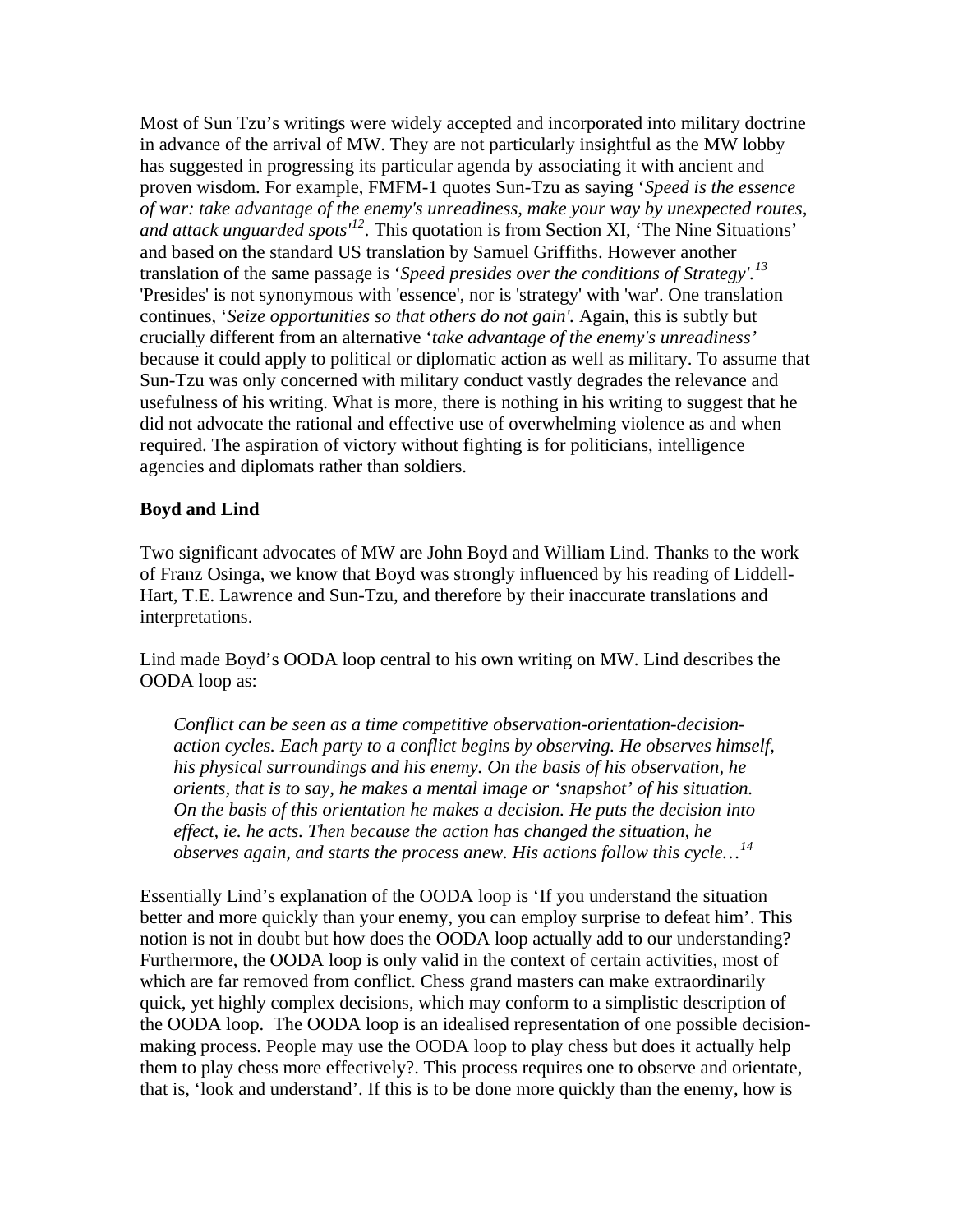effectiveness to be measured? In particular, how does one know when one has sufficient understanding of a situation which the enemy is trying to conceal from one? How can one observe and understand when outcomes are ambiguous or concealed? The word 'risk' never appears even in Boyd's earlier more complex version of the OODA loop. It is neither the accurate description of the process it claims to be nor is it an inherent part specifically of MW. It could equally well be applied to prosecuting attrition.

'Recon Pull' was also a concept unique to Lind's peculiar understanding of MW. Reconnaissance is primarily aimed at finding where the enemy is located. It serves the Core Function of 'find'. In reality, 'Recon pull' is merely reconnaissance using 'mission command<sup>[1](#page-6-0)</sup>. A commander tells his reconnaissance forces to go find something, but does not tell them how. The implication of the idea of recon pull is that there is an antithesis called 'recon-push'. 'Recon push' or 'command push' would be a matter of telling reconnaissance where to go and how to get there, and is thus the practice of detailed command. Are reconnaissance and mission command useful and effective? Of course – but both can be practised in the absence of a conceptual framework of MW. So-called Attrition Theory, emphasising the physical destruction of the enemy, could be enhanced and assisted by both mission command and good reconnaissance.

MW was in fact valid, operations could be practised using detailed orders as opposed to mission command if there is an adequate common operating picture and good command and control links as Network Centric Warfare<sup>[2](#page-6-1)</sup> is intended to provide. Intriguingly one might argue that a fully networked coherent common operating picture could make mission command unnecessary.

#### **Race to the Swift**

 $\overline{a}$ 

Published in 1985, (the same year as Lind's Manoeuvre Warfare Handbook) Richard Simpkin's *Race to the Swift*, subtitled 'Thoughts on 21<sup>st</sup> Century Warfare' was one of the most widely read works of military thought of its day. Indeed US Army General Don Starry, and TRADOC Commander, wrote its foreword so the book was promoted to the US military readership as well as in UK. Simpkin was a former Royal Armoured Corps Brigadier, and a recognised authority on Soviet Deep Operations Theory. Although it is a somewhat confusing, overly complex and rambling work, it contains an intriguing insight into the dynamic between what Simpkin called manoeuvre and attrition theory. Simpkin saw the basis of manoeuvre theory as pre-emption and surprise. Manoeuvre theory drew its success from the seizure of opportunity. Attrition, on the other hand, had great utility in being able to deter an opponent, or force him to comply by making him fear harm and therefore, perhaps, for the user to win without fighting. However once fighting commenced he saw the two theories as being complimentary. This view is in sharp contrast to the one that suggests Manoeuvre and Attrition are competing 'styles' of

<span id="page-6-0"></span> $<sup>1</sup>$  'Mission command' is a tenet of doctrine held to be fundamental to MW theory whereby sudordinate</sup> commanders to the lowest level are given freedom of action to achieve their specified objectives within a broad but clearly expressed 'commander's intention' given to them by the superior commander.

<span id="page-6-1"></span> $2$  And indeed the UK's Network Enabled Capability.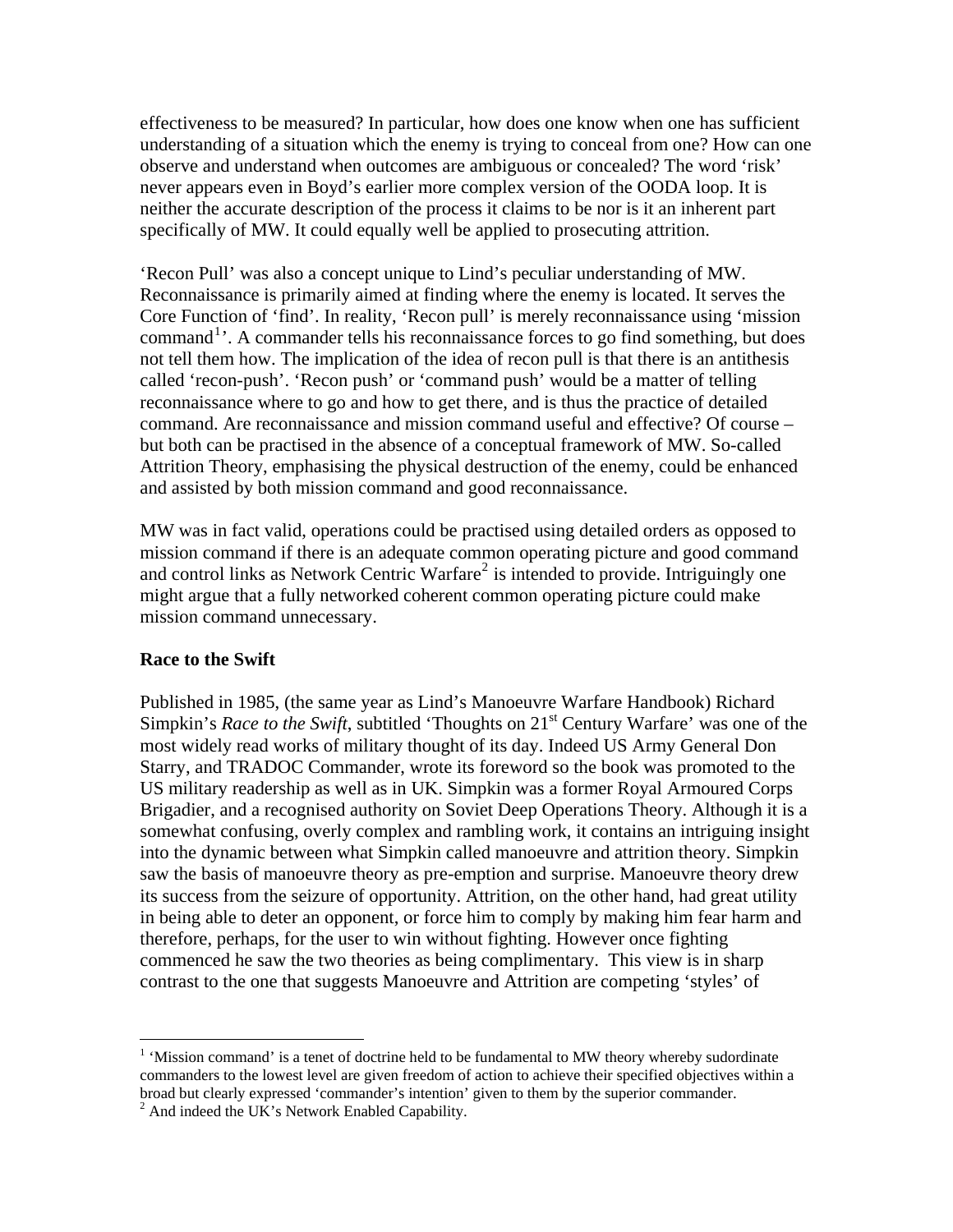<span id="page-7-1"></span>warfare. However Simpkin failed to articulate why differentiating two complimentary 'styles' was actually necessary or useful.

#### **Conclusions**

The case that there is some definable 'style' of operation of MW is not well made by its adherents partly because of the very poor quality of evidence presented. The entire subject has lacked a rational analysis of land warfare derived from fundamental concepts. How useful is it to focus on proving or even needing to promote the idea that there are two competing forms of operation, when basic elements such as surprise seem to be poorly understood. A discussion on the merits of creating surprise can be usefully and effectively conducted without reference to Sun-Tzu, Liddell-Hart or Clausewitz. If one accepts that the breaking of will effects the defeat of an enemy, one first needs to understand what breaks will. Moreover, if breaking the enemy's will to resist is not what creates success, one must ask what should be done, and how one is do it.

The wide acceptance of MW indicates a lack of understanding of the works and examples cited to promote it and ignorance of the purpose and limits of the military instrument. Success in conflict can be achieved in many circumstances without fighting or with minimal violence but this is achieved primarily through other means and typically with a subordinate military contribution. Military concepts and doctrine cannot provide these solutions. They can at best articulate the military contribution particularly for liberal democracies where the military serve the elected leaders. If the word 'manoeuvre' is to be sensibly applied to military doctrine, it is best used in its traditional meaning. The purpose of manoeuvre is to gain a position of advantage relative to an opponent. This advantage may be used to deliver overwhelming violent attrition.

*William F Owen is British and was born in Singapore in 1963. Privately educated, he joined the Army in 1981, and served in both regular and territorial units until resigning in 1993 to work on defence and advisory projects in Kuwait, Taiwan, Algeria, the Philippines, and Sierra Leone. An accomplished glider, fixed wing and helicopter pilot, he works as a writer, broadcaster and defence analyst.* 

 $\overline{a}$ 

<sup>&</sup>lt;sup>1</sup>FMFM-1 '*War fighting*' Page 28<br><sup>2</sup> MCDP 1 '*War fighting*' Page 26

<span id="page-7-0"></span><sup>&</sup>lt;sup>2</sup> MCDP-1 '*War fighting*' Page 36<sup>3</sup> MCDP-1 '*War fighting*' page 73

<sup>&</sup>lt;sup>4</sup> The author wishes to acknowledge work of Major Craig A. Tucker, and his School of Advanced Military Studies paper "False Prophets: The Myths of Manoeuvre Warfare and the Inadequacies of FMFM-1 Warfighting."

 $<sup>5</sup>$  ibid page 36</sup>

 $6$  FMFM-1 'War fighting' page 28

<sup>&</sup>lt;sup>7</sup> If one accepts the work of Frans Osinga, in relation to the work of John Boyd, then Boyd almost certainly never read Foch. TE Lawrence was also provably ignorant of Foch' work, despite famously criticising him. <sup>8</sup> Foch, Principles of War, 1918 Edition, page 34

<sup>&</sup>lt;sup>9</sup> http://www.clausewitz.com/CWZHOME/Bassford/Chapter15.htm

 $h^0$  Liddell-Hart, A study of his military thought, Brian Bond. Liddell-Hart and the weight of History, John

Mearshiemer, andMen Ideas and Tanks, JP Harris 1995.<br><sup>11</sup> Sun-Tzu wrote about the Art of Strategy, not War. The character often translated as War, is in fact 'Bing' – meaning Strategy.